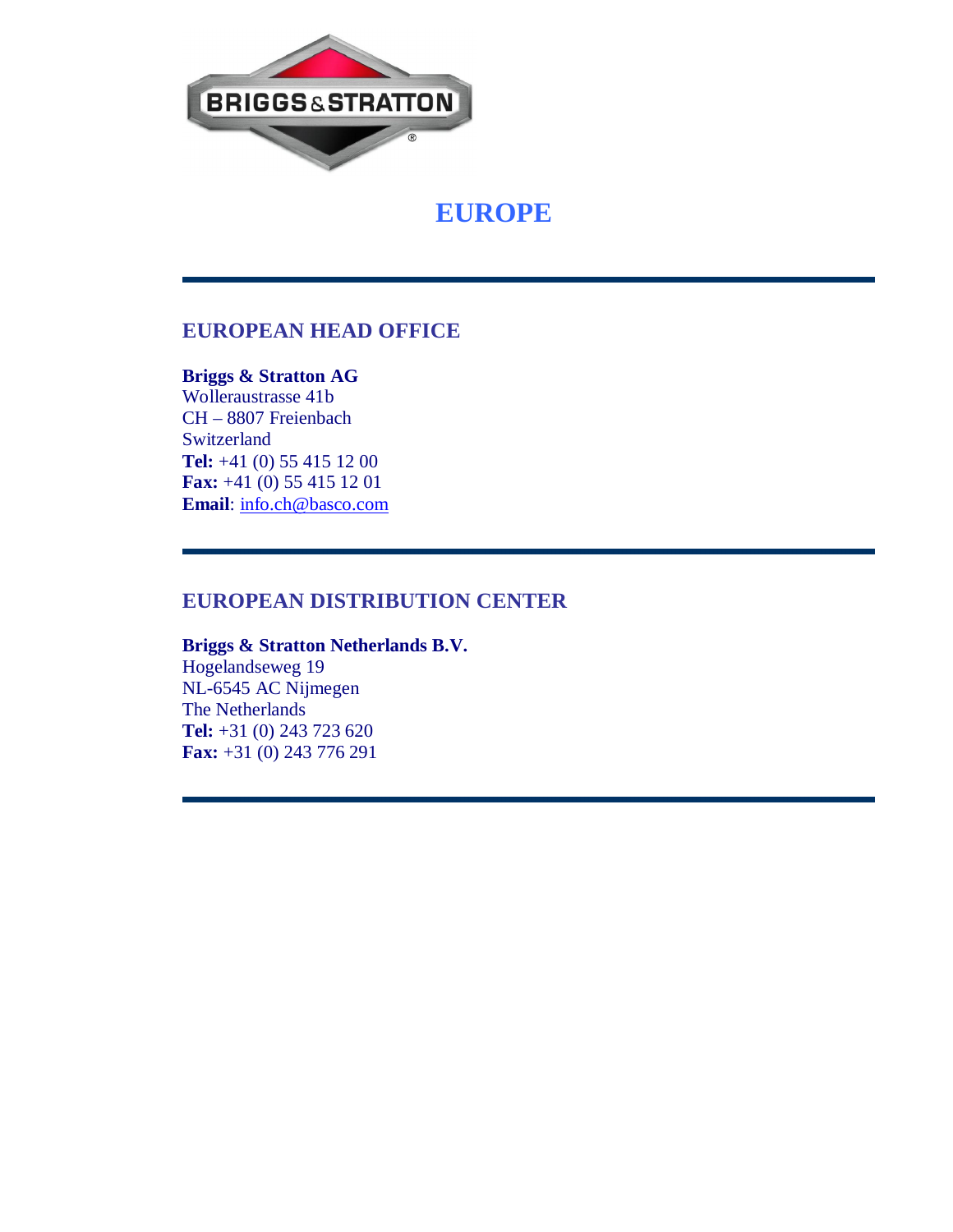

## **AUSTRIA**

Briggs & Stratton Austria GMBH Halleiner Landesstrasse 37C **Tel:** +43 (0) 662 857 3360 AT-5061 Elsbethen **Fax:** +43 (0) 662 857 3364 Austria **E-mail:** info.at@basco.com

#### **BELGIUM**

Denserco S.A. Rue du Manège, no 18/3 **Tel:** +32 (0) 10 420 260

BE-1301 Bièrges **Fax:** +32 (0) 10 420 269 Belgium **E-mail:**  $\frac{info@dense}{info@dense}{info@dense}{info@{}$ 

## **BULGARIA**

Dezmomotors Ltd. Drujbal near bl. 86A **Tel:** +359 2 48 30 225 226

BG-Sofia 1592 **Fax:** +359 2 978 64 77<br>Bulgaria **E-mail:** markovad@de: E-mail: markovad@dezmomotors.com

### **CROATIA**

MPS Savska 12 **Tel:** +385 (0) 1 2881 165

HR - 10310 Ivanić Grad **Fax:** +385 (0) 1 2881 159 Croatia **E-mail:** vukas.cedomir@mpsmotor.hr

### **CZECH REPUBLIC**

Briggs & Stratton CZ, s.r.o. Pekarska 12 **Tel:** +420 (0) 2 570 13 116

CZ - 155 00 Praha 5 **Fax:** +420 (0) 2 570 13 148 Czech Republic **E-mail:** info.praha@basco.com

Briggs & Stratton (Czech) Power Products s.r.o. Na Rovince 889 **Tel:** +420 595 134 090 CZ – 720 00 Ostrava-Hrabova **Fax:** +420 595 134 095 Czech Republic **E-mail:** czinfo@basco.com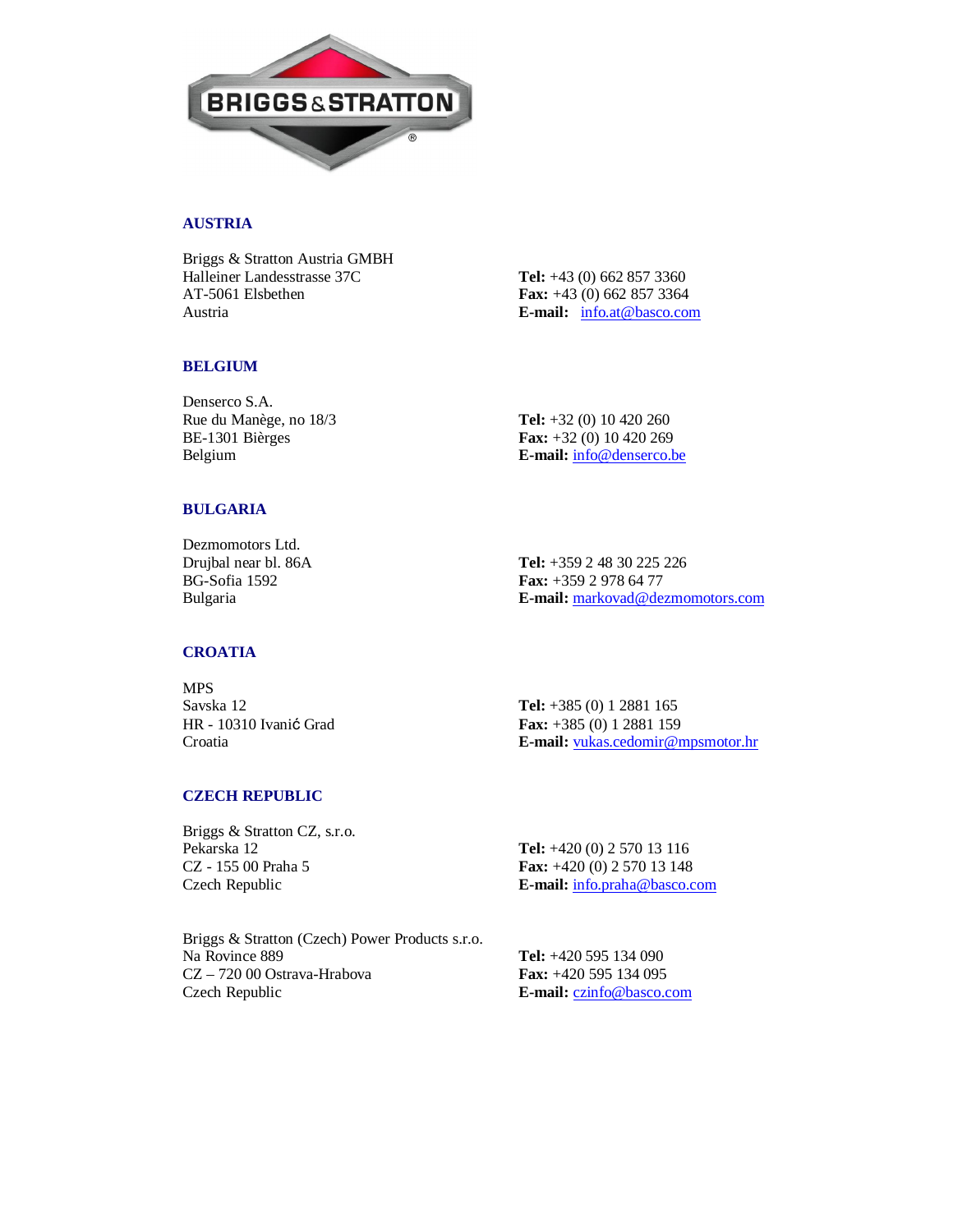

## **DENMARK**

Ketner Outdoor A/S Stamholmen 93 **Tel:** +45 (0) 43 27 11 66

DK – 2650 Hvidovre **Fax:** +45 (0) 43 96 10 14 Denmark **E-mail:** mail@ketneroutdoor.dk

### **ESTONIA**

Gamma SIA

Jelgavas str. 36 **Tel:** +371 6 76 224 45 LV - 1004 Riga **Fax:** +371 6 76 224 20 Latvia **E-mail:** gammar@parks.lv

## **FINLAND**

Oy. Promotor AB

Sahaajankatu 41 **Tel:** +358 (0) 9 755 24 80<br>
FI - 00880 Helsinki **Fax:** +358 (0) 9 755 40 25 Fax: +358 (0) 9 755 40 25 Finland **E-mail:** promotor@saunalahti.fi

#### **FRANCE**

Briggs & Stratton France, S.A.R.L. 43, Avenue des 3 Peuples **Tel:** +33 892 46 27 77 FR - 78180 Montigny-le-Bretonneux **Fax:** +33 130 12 13 89 France **E-mail:** info.fr@basco.com

#### **GERMANY**

Briggs & Stratton Germany GmbH Max-Born-Strasse 2 - 4 **Tel:** +49 (0) 6204 6001 0 DE - 68519 Viernheim **Fax:** +49 (0) 6204 6001 81 Germany **E-mail:** info.de@basco.com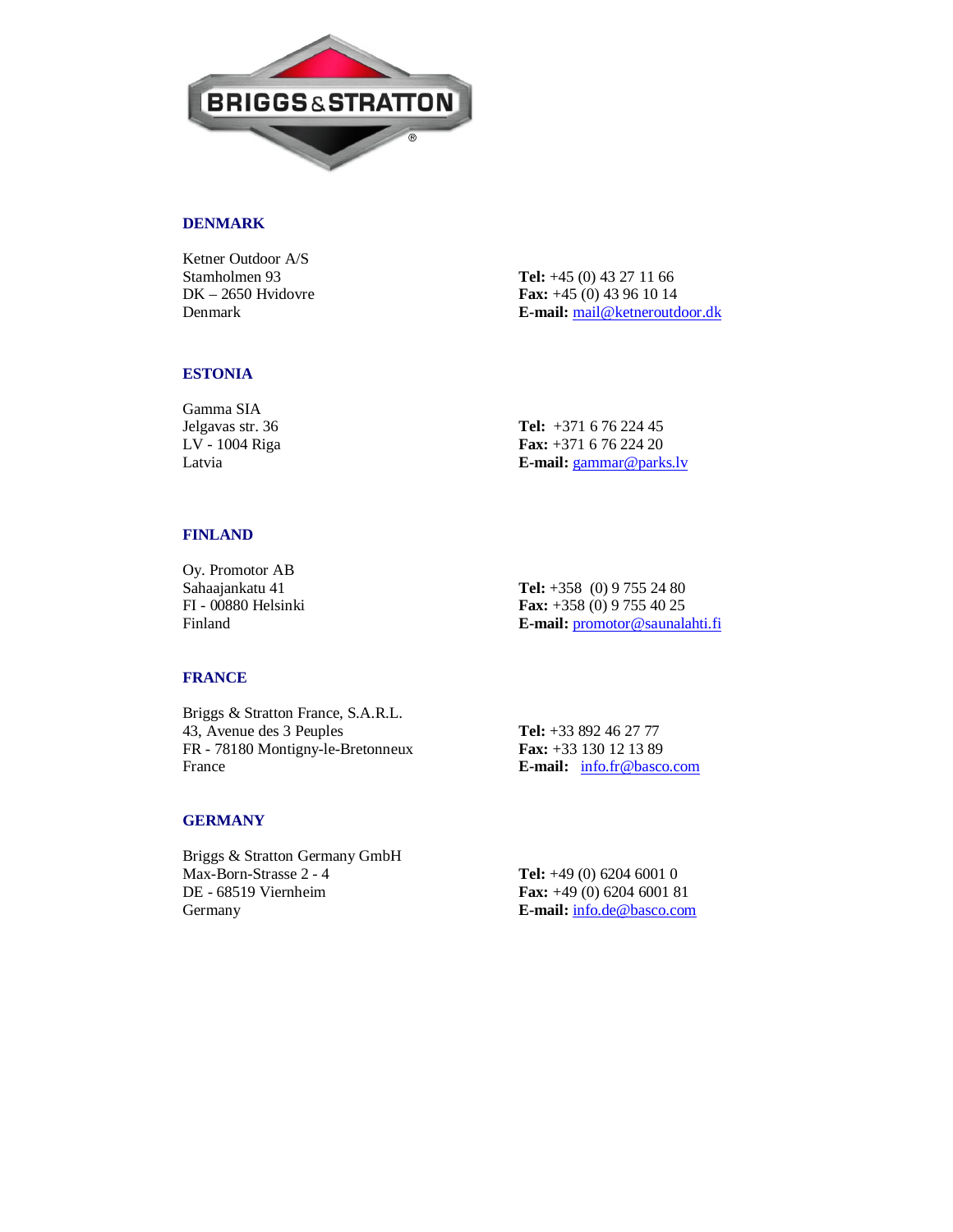

# **GREECE**

PETROS PETROPOULOS AEBE 96-104 lera Odos **Tel:** +30 (0) 210 349 9200 GR - 104 47 Athens **Fax:** +30 (0) 210 347 3404 Greece **E-mail:** <u>contact@petropoulos.com</u> or PO BOX 41018 GR - 122 10 Athens

## **HUNGARY**

Horoszcoop, Kft.

 $\angle$ **illői** út 310 **Tel:** +36 (0) 1 290 91 71 HU - 1184 Budapest **Fax:** +36 (0) 1 292 23 14 Hungary **E-mail:** horoszcoop@horoszcoop.hu

# **ICELAND**

M.H.G. Verslun Ltd Akralind 4 **Tel:** +354 544 4656 IS - 201 Kopavogur **Fax:** +354 544 4657

Iceland **E-mail:** mhg@mhg.is

# **ITALY**

| Briggs & Stratton Italy srl  |                                   |
|------------------------------|-----------------------------------|
| Via Brondi. 16/F             | <b>Tel:</b> $+390422544557$       |
| IT – 31055 Quinto di Treviso | <b>Fax:</b> $+390422546235$       |
| Italy                        | <b>E-mail:</b> info.it @basco.com |
|                              |                                   |

RAMA MOTORI S.p.A. Via Agnoletti - Zona Annonaria **Tel:** +39 (0) 522 930 711 IT - 42100 Reggio Emilia **Fax:** +39 (0) 522 930 730 Italy **E-mail:** spredieri@rama.it

# **LATVIA**

| Gamma SIA        |                                 |
|------------------|---------------------------------|
| Jelgavas str. 36 | Tel: $+371$ 6 76 224 45         |
| LV - 1004 Riga   | <b>Fax:</b> $+371$ 6 76 224 20  |
| Latvia           | <b>E-mail:</b> $gamma@parks.lv$ |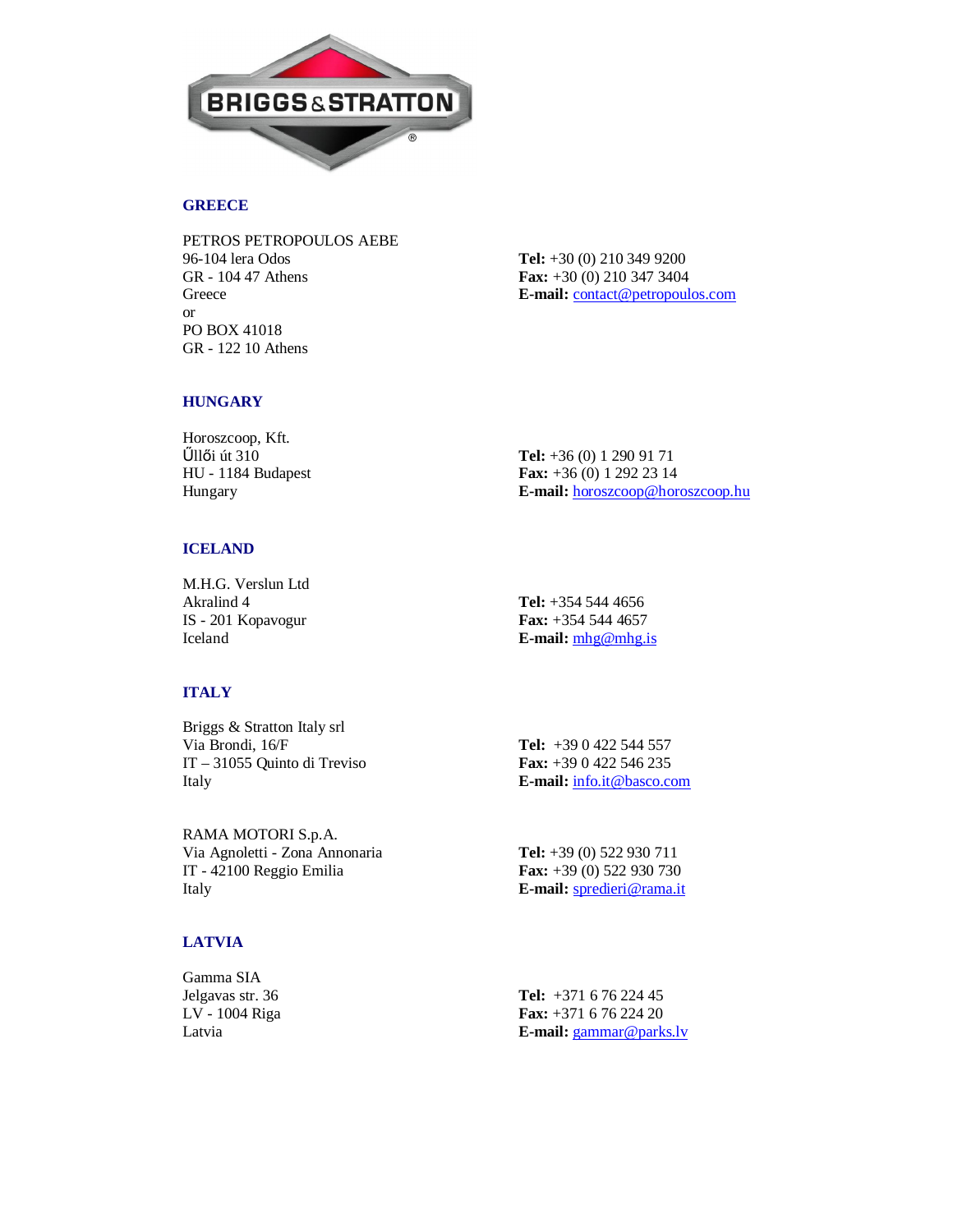

# **LITHUANIA**

Gamma SIA

Jelgavas str. 36 **Tel:** +371 6 76 224 45 LV - 1004 Riga **Fax:** +371 6 76 224 20 Latvia **E-mail:** gammar@parks.lv

### **LUXEMBOURG**

Denserco S.A. Rue Du Foyer Schaerbeekois, 105 **Tel:** +32 (0) 2 216 10 42 BE - 1030 Bruxelles **Fax:** +32 (0) 2 215 13 35 Belgium **E-mail:** info@denserco.be

### **MALTA**

Gaetano Caruana Ltd GCL Buildings, Triq Ix-Xghir **Tel:** +356 (21) 46 08 81 C/W Mdina Road **Fax:** +356 (21) 46 58 24 MT – Zebbug ZBG 05 **E-mail:** info@gaecar.com Malta

### **THE NETHERLANDS**

Motor Snelco B.V. Bedrijfsweg 130 **Tel:** +31 (0) 527 615151 NL - 8304 AA Emmeloord **Fax:** +31 (0) 527 699121

The Netherlands **E-mail:**  $\frac{1}{n}$  **E-mail:**  $\frac{1}{n}$  **E-mail:**  $\frac{1}{n}$  **E-mail:**  $\frac{1}{n}$  **E-mail:**  $\frac{1}{n}$  **E-mail:**  $\frac{1}{n}$  **E-mail:**  $\frac{1}{n}$  **E-mail:**  $\frac{1}{n}$  **E-mail:**  $\frac{1}{n}$  **E-mail:**  $\frac{1}{n}$  **E-mai** 

#### **NORWAY**

Safe Motor A/S Postboks 55 NO - 1541 Vestby

Støttumveien 7 **Tel:** +47 (0) 23 23 48 20 NO - 1540 Vestby *Fax: +47 (0) 22 38 58 32* Norway **E-mail:**  $\frac{1}{2}$  **E-mail:**  $\frac{1}{2}$  **E-mail:**  $\frac{1}{2}$  **E-mail:**  $\frac{1}{2}$  **E-mail:**  $\frac{1}{2}$  **E-mail:**  $\frac{1}{2}$  **E-mail:**  $\frac{1}{2}$  **E-mail:**  $\frac{1}{2}$  **E-mail:**  $\frac{1}{2}$  **E-mail:**  $\frac{1}{2}$  **E-mail:**  $\frac{1$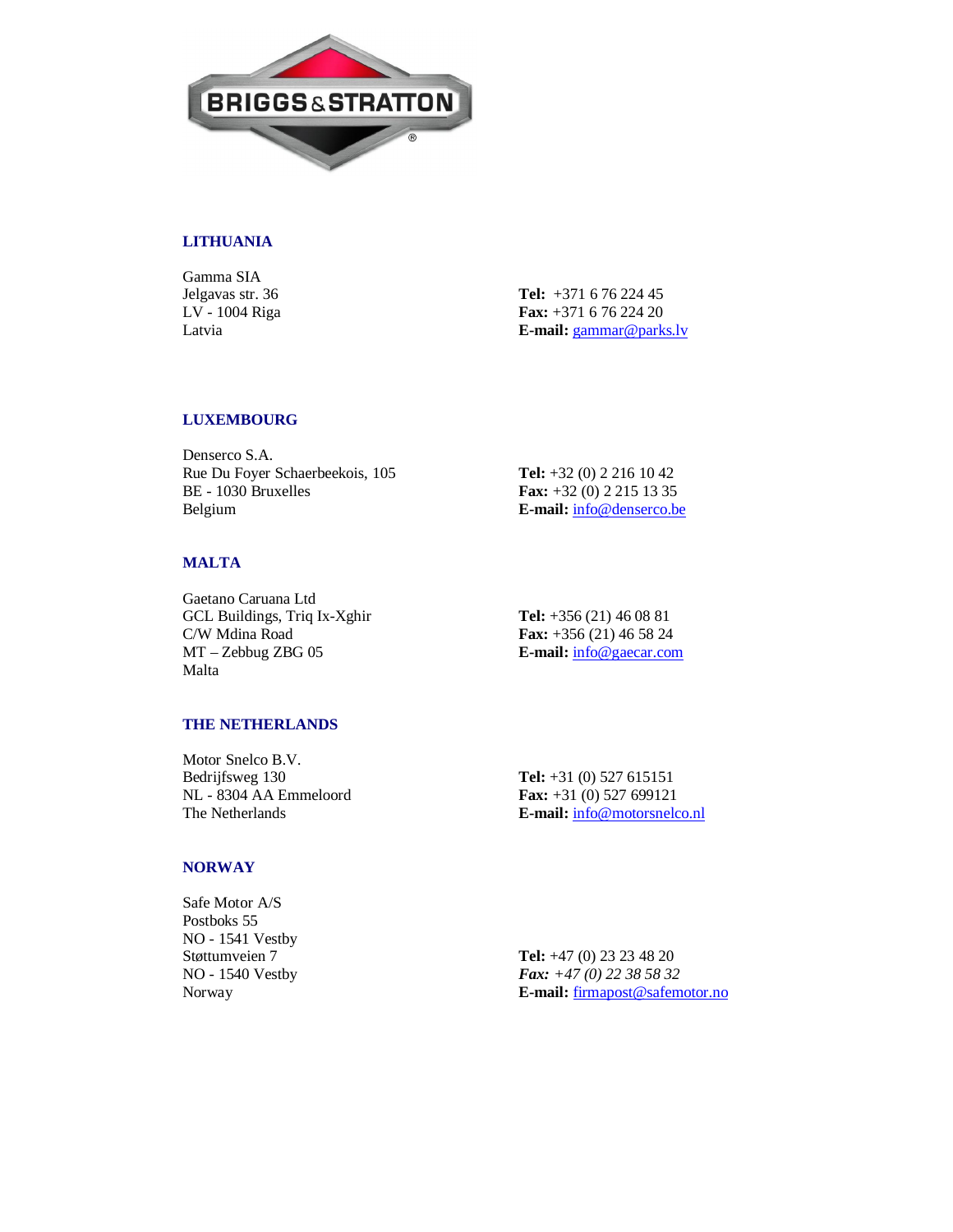

### **POLAND**

Briggs & Stratton Ul. Wita Stwosza 11 **Tel:** +48 598 410 215

PL - 76-200 Slupsk **Fax:** +48 598 410 216 Poland **E-mail:** jasinski.wojtek@basco.com

Chabin Service

UL Lomzynska 20/22 **Tel:** +48 (0) 42 684 98 72 Fax: +48 (0) 42 684 98 75 Poland **E-mail:** chabin@chabin.pol.pl

### **PORTUGAL**

Industrias Fita Portugal R.Cónego Constantino Sotto Mayor, 31-33 **Tel:** (00351) 253 240 210 PT - 4715-286 Braga – São Victor **Fax:** (00351) 253 240 219 Portugal **E-mail:** fitaportugal@industriasfita.com

### **ROMANIA**

S.C. Motor Force Impex SRL Calea Turzii nr. 188 **Tel:** +40 722 314 492 RO - 400495 Cluj-Napoca **Fax:** +40 264 412 530

Romania **E-mail:** motor.force@rdslink.ro

#### **RUSSIA**

Briggs & Strattton AG Russian Representative Office Vereiskaya Plaza II **Tel:** +7 495 937 36 50<br>17. Vereiskaya str., office No. 505 **Fax:** +7 495 937 36 51 17, Vereiskaya str., office No. 505<br>**RU** - 121357 Moscow Russian Federation

E-mail: kallaur.natalia@briggs.ru

### **SLOVAKIA**

Briggs & Stratton Czech Republic s.r.o. Pekarska 12 **Tel:** +420 (0) 2 570 13 116 CZ - 155 00 Praha 5 **Fax:** +420 (0) 2 570 13 148 Czech Republic **E-mail:** info.praha@basco.com